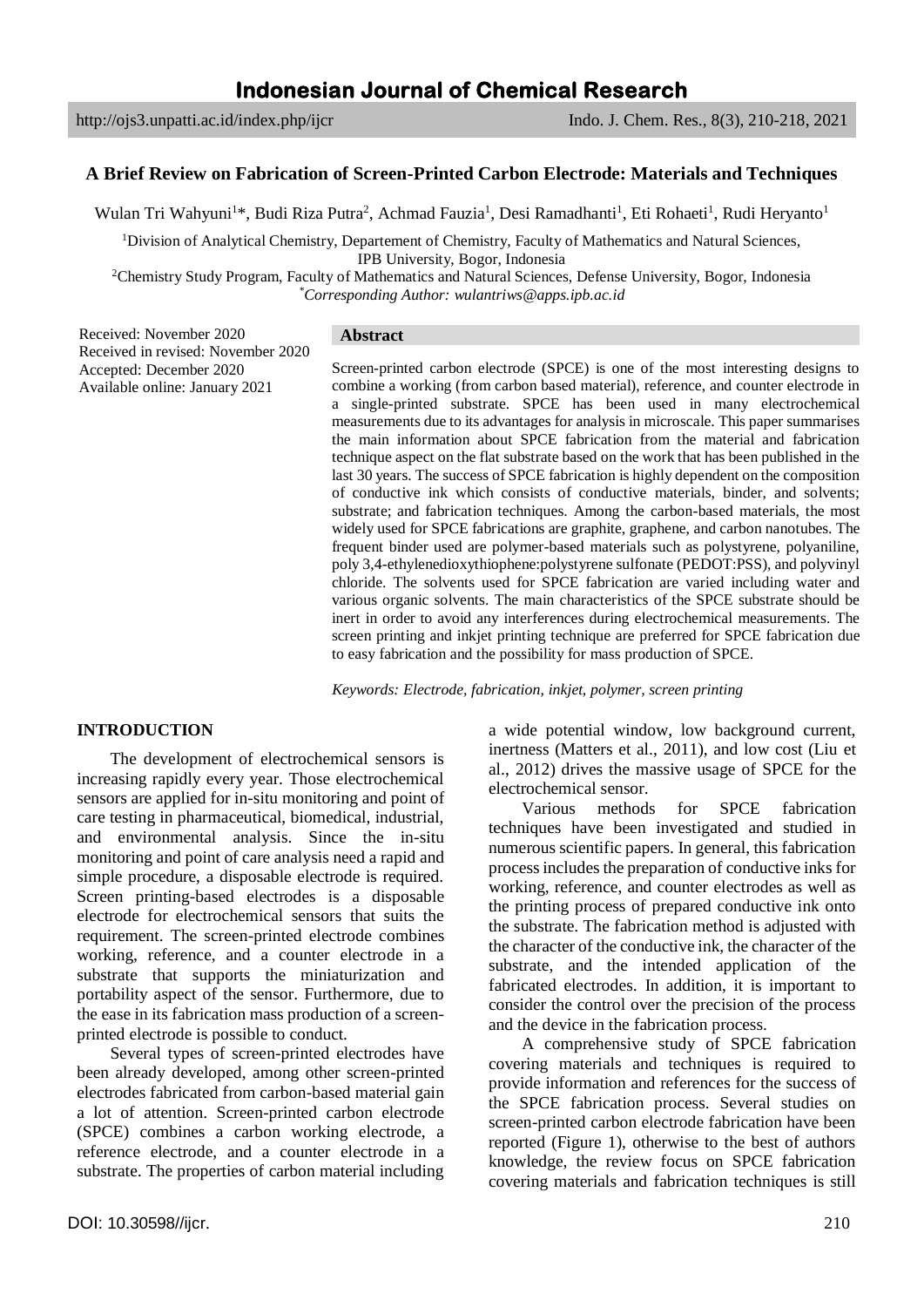limited. This review focuses on the aspect of material for SPCE fabrication including a conductive material, substrate, solvent, binder, and the techniques of SPCE fabrication including printing and screen printing. This review is expected to be a reference for SPCE fabrication.



Figure 1. Variety of fabrication technique of SPCE.

# **Components for the fabrication of SPCE Conductive materials for SPCE fabrication**

The materials for SPCE fabrication have been selected by considering the properties to conduct electrons in the electrochemical systems. The material conductivity will impact the performance of the electrochemical system. Beside the conductivity properties, the other influencing factors of material can be used as an electrode such as potential window, background current, and corrosion stability. In general, a screen-printed electrode employs carbon material as the main component for its working electrode. The initial step of SPCE fabrication is the production of conductive ink for the working and reference electrode. The main component to fabricate a working electrode can be carbon derivatives materials such as graphite (Petroni et al., 2017) which can be obtained from nature (Latupeirissa et al., 2017; Tanasale et al., 2014; Sekewael et al., 2015), graphene (Karuwan et al., 2012), single-walled carbon nanotube (Tortorich et al., 2014), or multi-walled carbon nanotube (Da Costa et al., 2015). While the major component of conductive ink to produce a reference electrode is silver ink.

Graphite has potency as an electrode material to be used for electrochemical sensors fabrication regarding its better conductivity than carbon material. Graphite has a high surface areas, low molecular weight, and behave either as conductor or semiconductor (Tortorich and Choi, 2013), a wide range of potential window which can be used as a good mediator for electron transfer process in the working electrode (Kochmann et al., 2012). In addition to the good conductivity of graphite combined with its corrosion stability can be used as the main component for the working electrode as well as composite working electrode (Borenstein et al., 2017).

Graphene can be used as a material alternative for the working electrode due to its high conductivity, high surface area, and good mediator for the electron transfer process (Karuwan et al., 2012; Karuwan et al., 2013). In addition of graphene has a hexagonal structure with sp<sup>2</sup> hybridization makes it a good material for electron transfer mediators. Graphene has been used in many electrochemical sensors such as for hydroquinone detection in the cosmetic sample (Duekhuntod et al., 2019) detection for carcinoembryonic antigen (Chan et al., 2015), and simultaneous detection of quercetin and rutin (Elinda et al., 2019). The use of graphene to quercetin and rutin simultaneously using modified SPCE showed better linearity, precision, the detection dan quantitation limit, and stability compared to commercial SPCE. In the development of a screenprinted electrode, graphene (Karuwan et al., 2012; Karuwan et al., 2013), graphene oxide (Kudr et al., 2020), single-walled carbon nanotube (Tortorich et al., 2014), or multi-walled carbon nanotube (Da Costa et al., 2015) also can be used as a carbon substitute in the working electrode.

### **Substrate for SPCE fabrication**

The screen-printed electrode can be modified using different materials in order to adjust with various substrates. The good substrate for the fabrication of the screen-printed electrode should not give any current response when it is contacted with a sample solution due to avoiding any electrochemical reaction on the electrode surface. The surface tension effect, substrate hydrophilicity, and hydrophobicity also giving an influence for the electrochemical performance of SPCE (Du et al., 2016). In general, the substrate should have water-resistant properties to avoid any damage issues during the measurement. The rough surface of the substrate is preferred due to ease in the ink printing process and produced a good quality of screen-printed electrode. The substrates have been used to fabricate SPCE are ceramic (Taleat et al., 2014), polyethylene terephthalate (PET) film (Du et al., 2016), Whatman filter paper (Nontawong et al., 2018), ink press transparent film [5], poly(ethylene 2,6-naphthalate) (PEN) (Kudr et al., 2020), and polyimide (Lesch et al., 2014) and polyvinyl chloride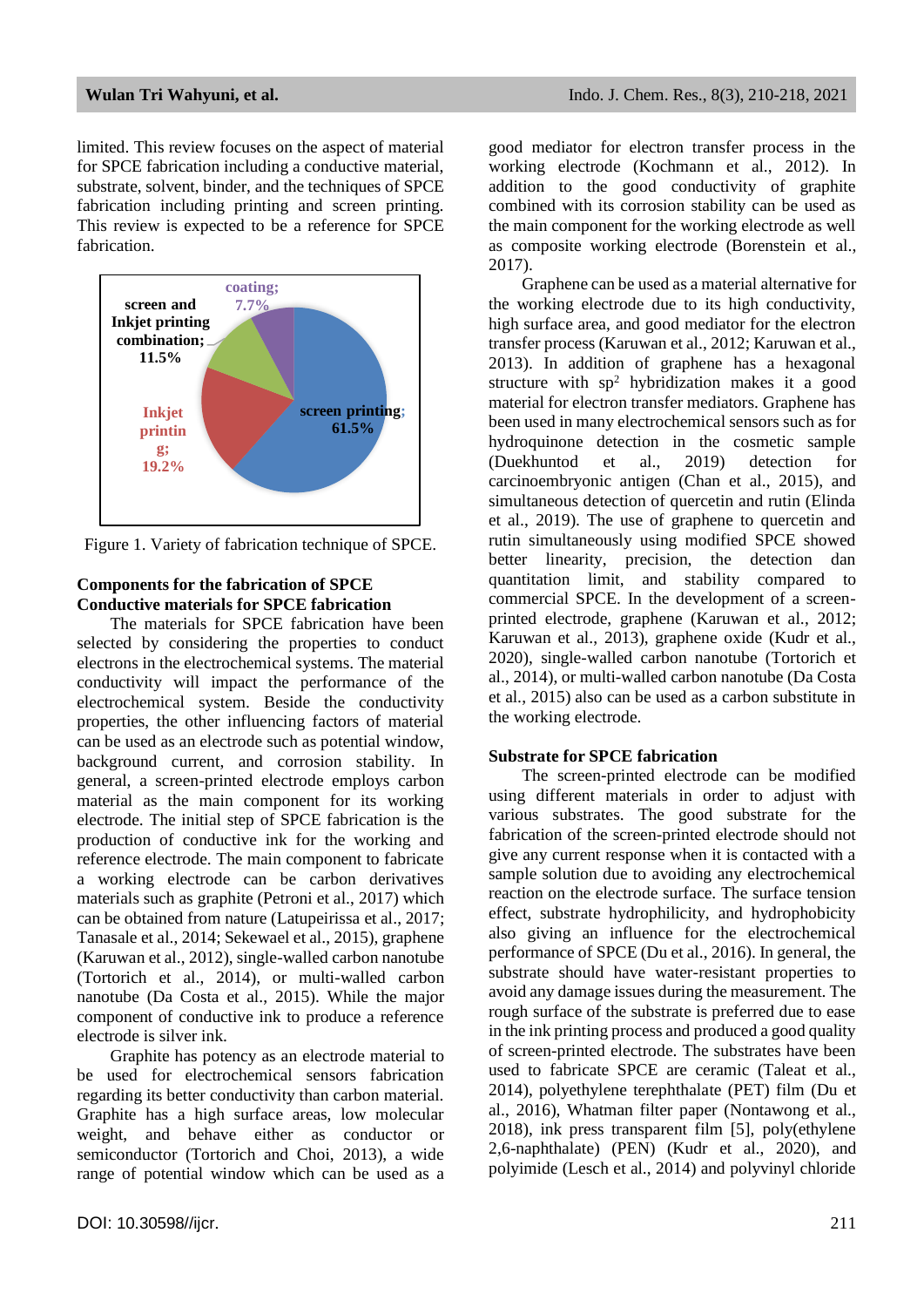(Karuwan et al., 2013; Duekhuntod et al., 2019; Khaled et al., 2008; Khaled et al., 2010; Promphet et al., 2015; Tirawattanakoson et al., 2016; Wahyuni et al., 2021).

### **Combination of binder materials with solvent in SPCE fabrication**

The fluid properties such as density, viscosity, and surface tension are the prime parameters for ink chloride (Khaled et al., 2008; Khaled et al., 2010), cellulose acetate (Wring and Hart, 1992; Miserere et al., 2006), PEDOT:PSS (Sriprachuabwong et al., 2012), and polyaniline (Maity et al., 2019). The ohmic resistance and thickness of the printed electrode will increase with an increasing of binder concentration in the ink formula. In a certain case, it might result to produce a highly viscous ink. This will lead to the increasing of electrical resistance and resulted a



Figure 2. SPCE pattern and illustration of SPCE fabrication by a screen printing technique.



Figure 3. Pattern of SPCE and illustration of SPCE fabrication by inkjet printing technique

selection (Cummins and Desmulliez, 2019). The quality of conductive ink for SPCE fabrication determines its performance in the electrochemical system. In order to obtain a good quality of electrode ink, binder substance to maintain conductive materials on the surface of the electrode. Therefore, it can improve the quality of the screen-printed electrode and thus obtaining a good response from the electrochemical measurement. Binder material for SPCE fabrication can be used from polystyrene (Petroni et al., 2017; Wahyuni et al., 2019), polyvinyl diminished in the current signal.

Besides binder materials, solvent also helps to preserve the ink consistency in the liquid form since its mixing until its application to the substrate surface. The process for solvent selection affected by conductive and binder materials, type of substrates and the screen-printed electrode fabrication techniques. The properties of solvents that suitable for screen printing technique is a solvent with moderate points of boiling temperature and optimum viscosity. These solvent properties will impact to a better ink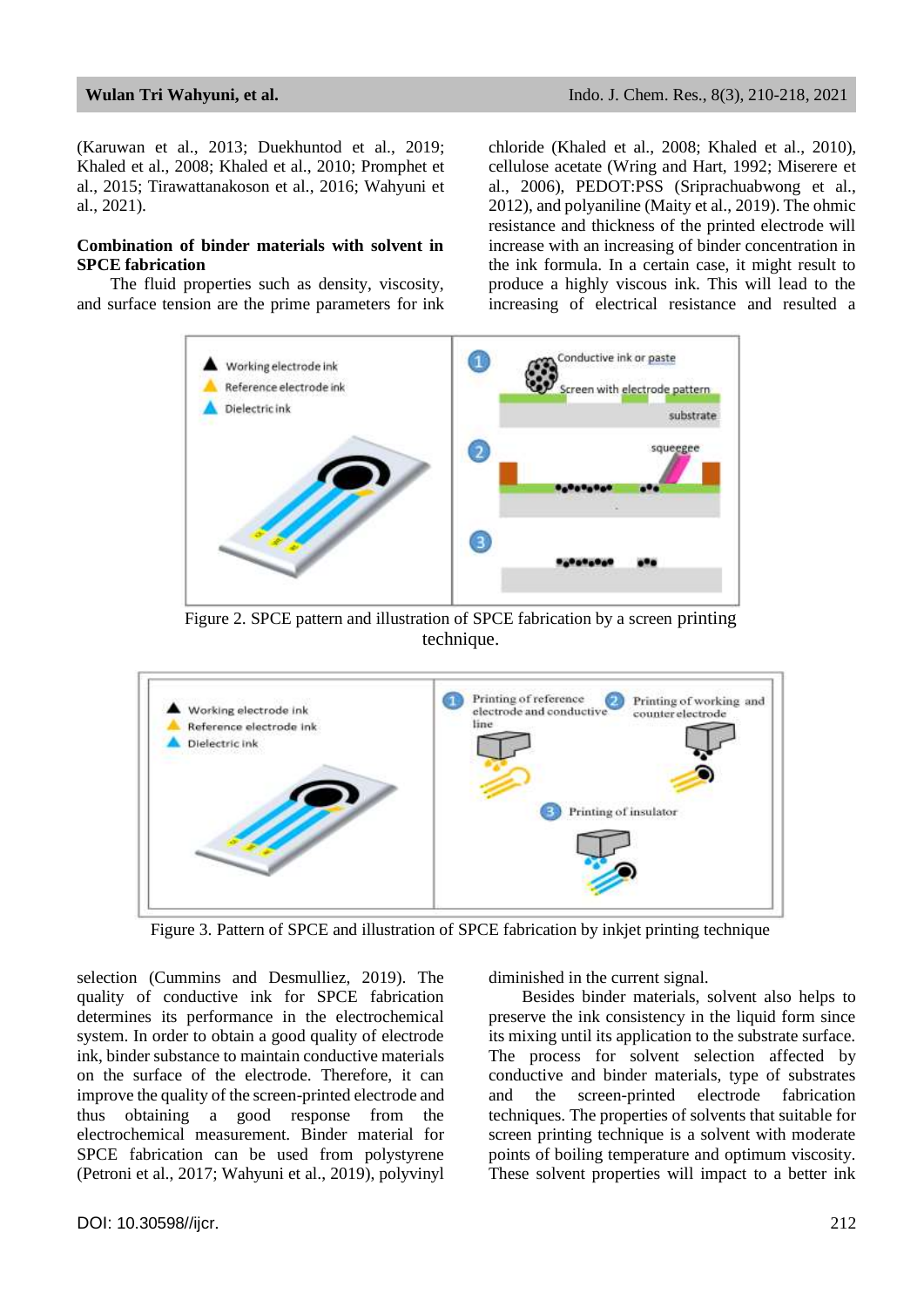adhesion to the substrate and an efficient of ink drying process. Several organic solvents have been applied for SPCE fabrication such as dichloromethane (Petroni et al., 2017), cyclohexanone (Miserere et al., 2006), cyclohexanone-acetone (Khaled et al., 2008; Khaled et al., 2010), chloroform (Wahyuni et al., 2019), and diacetone hexanol (Tirawattanakoson et al., 2016).

# **Fabrication Techniques of Screen-Printed Carbon Electrode**

Screen-printed carbon electrode combines working, reference, and counter electrodes in one design. This type of electrode provides a simple, portable, and disposable electrochemical measurement for sensing purposes. Since this electrode is disposable, the fabrication techniques should be able to facilitate fast mass production. Several fabrication techniques for SPCE fabrication were reported in scientific papers. Most of them are using printing techniques (inkjet printing and screen printing) on flat substrate and the other was a coating technique (Table 1).

The screen-printing technique is a simple approach for SPCE fabrication. This technique is easy to follow by anyone without special expertise. In the screen-printing technique, three main components in SPCE fabrication including screen with electrode pattern, conductive ink, and squeegee like part for spread the ink. The screen is available in various pore sizes. The screen is selected based on the particle size of conductive material for ink composition. The pore size of screen material should bigger than the particle size of conductive material. Several papers reported the use of a screen with a pore size of 36 mesh (Khaled et al., 2008), 100 mesh (Wring and Hart, 1992), dan 200 mesh (Bishop et al., 2016).

Figure 2 shows the scheme of SPCE fabrication by a screen-printing technique. The steps are 1) Screen contains SPCE pattern is placed on top of the substrate, 2) The conductive ink is placed on top of the screen, 3) The ink is spread to all part of screen with constant pressure. Step 3 is crucial to produce a homogeneous surface of SPCE from the screenprinting fabrication process. Screen printing technique could be applied for SPCE fabrication both on flexible and rigid substrates. For instance, Kit-Anan and colleagues applied screen printing technique for SPCE fabrication on Whatman paper filter (Kit-Anan et al., 2012) while develop fabrication of SPCE on PET substrate (Du et al., 216). As a comparison, fabrication of SPCE by inkjet printing technique offers more precise result. The technology of inkiet printing machine provides precise control on ink dispensing.

Furthermore, the Inkjet printing technique consumes less ink compared to the screen printing technique. Several printer models are used in SPCE fabrication by inkjet printing technique, for instance Fujifilm Dimatix Materials Printer (Karuwan et al., 2012; Kudr et al., 2020; Lesch et al., 2014; Sriprachuabwong et al., 2012; Cinti et al., 2018; Kit-Anan et al., 2012), printer inkjet HP Deskjet 5650 (Tortorich and Choi, 2012), HP Deskjet D4260 (Da Costa et al., 2015), Epson EcoTank ET-2650, Epson Stylus Photo 1500W (Rosati et al., 2019), and EPSON R230 (Cai et al., 2019).

The pattern and scheme of SPCE fabrication by inkjet printing technique are illustrated in Figure 3. The electrode pattern was prepared by computer-aided design (CAD) and it was sent to the printer which able to print the object rapidly. Further, the ink was dispensed from the cartridge to the substrate through the nozzle (Moya et al., 2017). Several techniques such as piezoelectric (Wijshoff, 2010), thermal (Setti et al., 2005) dan electrodynamic (Ali et al., 2016) are used for ink dispense. The piezoelectric is preferred over other techniques due to its ability to control size and printing speed (Derby, 2010).



Figure 4. Cyclic voltammogram of 1 mM  $K_3FeCN_6$ in 0.1 M KCl at glassy carbon and glassy carbon modified with conductive materials by drop coating method.

Furthermore, the inkjet printing technique provides the automatic process that able to produce SPCE on a large scale in a short time. Both screen printing and inkjet printing techniques possess the advantages to fabricate a screen-printed electrode. Screen printing technique advantages are simple and able to produce planar electrode with high precision in huge number for short duration (Metter et al., 2011).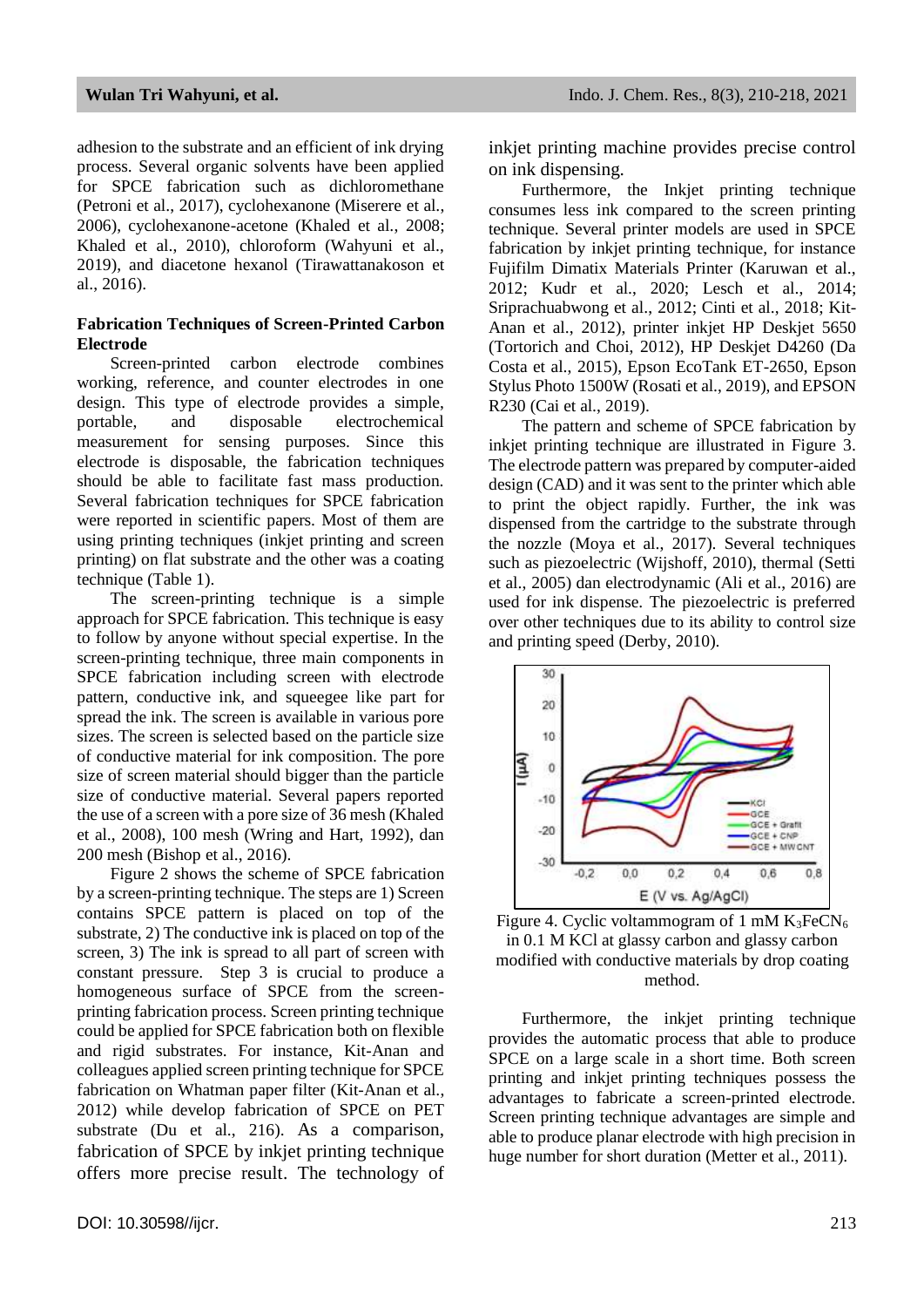| Technique           | Analyte                                                             | Conductive<br>CMaterial                                                          | Solvent                   | <b>Binder</b><br>Material                                                        | Substrate                      | Ref.                                 |
|---------------------|---------------------------------------------------------------------|----------------------------------------------------------------------------------|---------------------------|----------------------------------------------------------------------------------|--------------------------------|--------------------------------------|
| Screen-<br>printing | Reduced<br>glutathione<br>(GSH)                                     | Graphite                                                                         | Cyclohexanone-<br>acetone | Cellulose<br>acetate                                                             | <b>PVC</b>                     | Wring and<br>Hart, 1992              |
|                     | N <sub>O</sub>                                                      | Graphite                                                                         | Cyclohexanone             | Cellulose<br>acetate                                                             | Alumina<br>ceramic,<br>plastic | Miserere<br>al.,<br>et<br>2006       |
|                     | $[Fe(CN)6]$ <sup>3-</sup>                                           | Graphite<br>commercial<br>ink                                                    |                           |                                                                                  | Polyester film                 | Kadara et<br>al., 2009               |
|                     | $Pb^{2+}$ , Cd, Cu                                                  | Carbon                                                                           | Cyclohexanone-<br>acetone | <b>PVC</b>                                                                       | <b>PVC</b>                     | Khaled,<br>2010                      |
|                     | H <sub>2</sub> O <sub>2</sub><br>NADH,<br>$[Fe(CN)6]$ <sup>3-</sup> | Graphene-<br>carbon paste                                                        |                           |                                                                                  | <b>PVC</b>                     | Karuwan<br>al.,<br>et<br>2013        |
|                     | Simultaneous<br>isoproturon<br><i>&amp;carbendazi</i><br>m          | Graphene,<br>graphite,<br>and<br>commercial<br>carbon ink                        |                           | Diethytlene<br>glycol,<br>monobutyl<br>ether:<br>$2 -$<br>butoxyethyl<br>acetate | <b>PVC</b>                     | Noyrod, et<br>al., 2014              |
|                     | $Pb^{2+}$ , Cd <sup>2+</sup>                                        | commercial<br>carbon ink                                                         |                           |                                                                                  | <b>PVC</b>                     | Promphet<br>al.,<br>et<br>2015       |
|                     | $[Fe(CN)6]^{3}$ <sup>-</sup> ,<br>$[Fe(CN)6]$ <sup>4-</sup>         | commercial<br>carbon ink                                                         |                           |                                                                                  | <b>PET</b>                     | Du et al.,<br>2016                   |
|                     | $[Fe(CN)6]$ <sup>3-</sup>                                           | commercial<br>graphite ink                                                       |                           | $\qquad \qquad \blacksquare$                                                     | Cellulose<br>acetate Film      | Bishop et<br>al., 2015               |
|                     | Antioxidant                                                         | Commercial<br>carbon<br>ink,<br>modified<br>graphene                             |                           |                                                                                  | <b>PVC</b>                     | Tirawatta<br>nakoson et<br>al., 2016 |
|                     | Ascorbic<br>acid,<br>uric<br>acid,<br>dopamine                      | Graphene                                                                         | Diacetone and<br>hexanol  |                                                                                  | Polyester                      | Randviir<br>al.,<br>et<br>2015       |
|                     | Hydroquinon<br>e                                                    | Graphene and<br>carbon paste                                                     |                           |                                                                                  | <b>PVC</b>                     | Duekhunt<br>od et al.,<br>2019       |
|                     | Capsaicin                                                           | commercial<br>graphite<br>ink<br>modified<br><b>SWCNT</b><br>and<br><b>MWCNT</b> |                           |                                                                                  | Polyester film                 | Metters et<br>al., 2013              |
|                     | Nitrite                                                             | Graphite                                                                         | <b>DCM</b>                | Polystyrene                                                                      | Acrylic                        | Petroni et<br>al., 2017              |
|                     | Simultaneous<br>of<br>ascorbic<br>acid,<br>dopamine,                | Modified<br>graphite paste                                                       |                           |                                                                                  | Whatman filter<br>paper        | Nontawon<br>g et al.,<br>2018        |
|                     | and uric acid<br>Phosphate                                          | Graphite                                                                         | Cyclohexanone-<br>acetone | <b>PVC</b>                                                                       | <b>PVC</b>                     | Khaled et<br>al., 2008               |

Table 1. List of literatures reported the SPCE fabrication with inkjet printing and screen-printing technique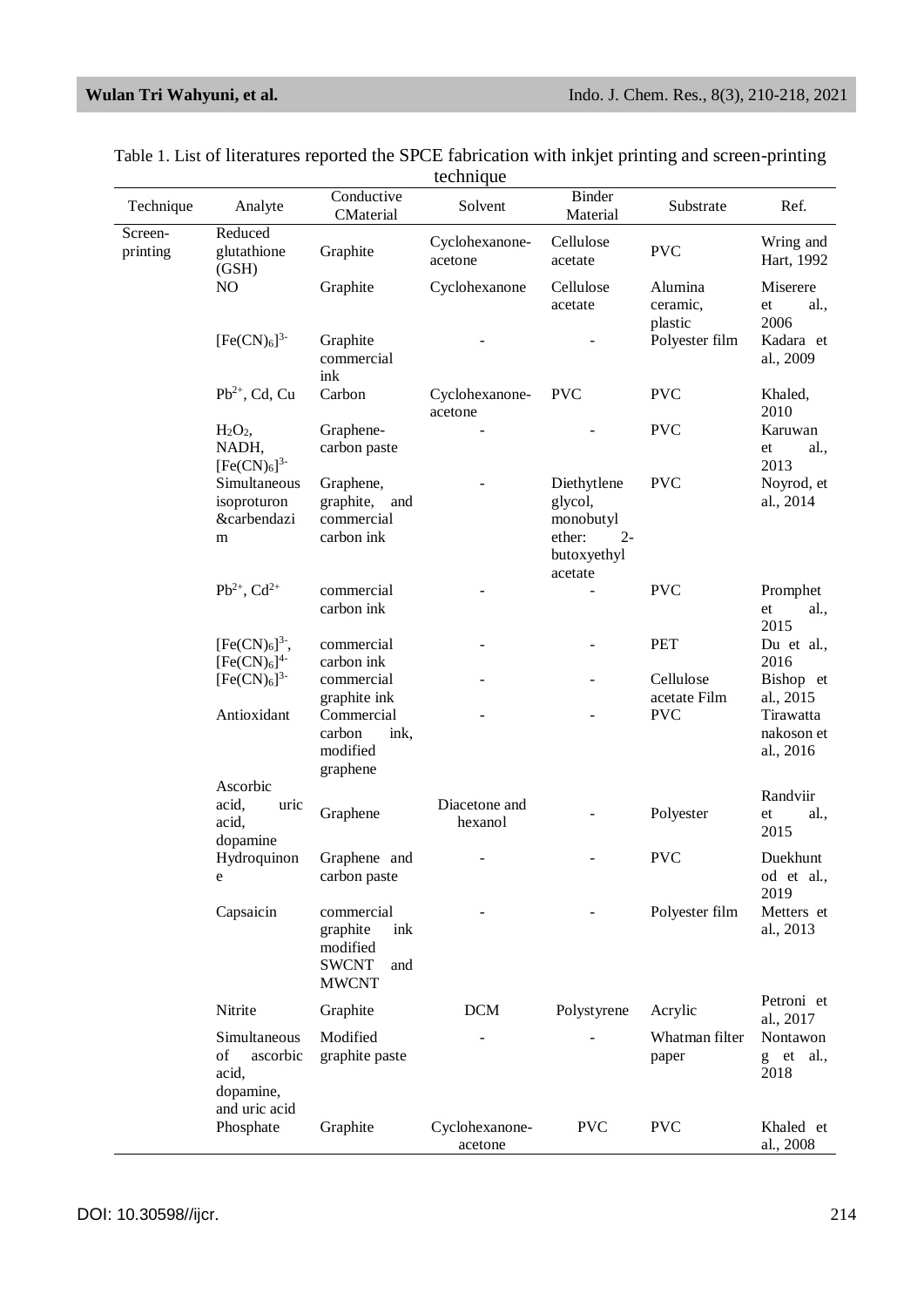| Technique                           | Analyte                                                               | Conductive<br>Material                                      | Solvent                   | <b>Binder</b><br>Material | Substrate                    | Ref.                         |
|-------------------------------------|-----------------------------------------------------------------------|-------------------------------------------------------------|---------------------------|---------------------------|------------------------------|------------------------------|
|                                     | Simultaneous<br>of<br>ascorbic<br>acid,<br>dopamine,<br>and uric acid | Modified<br>graphite paste                                  |                           |                           | Whatman<br>filter paper      | Nontawong et<br>al., 2018    |
| Inkjet<br>printing                  | Phosphate                                                             | Graphite                                                    | Cyclohexano<br>ne-acetone | <b>PVC</b>                | <b>PVC</b>                   | Khaled et al.,<br>2008       |
|                                     | Salbutamol                                                            | Graphene                                                    |                           | PEDOT: PSS                | <b>SPCEs</b>                 | Karuwan et al.,<br>2012      |
|                                     | Ascorbic acid                                                         | Commercial<br>carbon ink                                    |                           |                           | Smart paper                  | Cinti<br>et<br>al.,<br>2018  |
|                                     | <b>Blood</b><br>antioxidant                                           | Carbon<br>nanotube<br>commercial<br>ink                     |                           |                           | Polyimide                    | Lesch et<br>al.,<br>2014     |
| Screen<br>and<br>inkjet<br>printing | $\text{Fe}^{2+}$ ,<br>dopamine                                        | Multiwalled<br>carbon<br>nanotube                           | Aquabidest                |                           | Paper                        | Da Costa et al.,<br>2015     |
|                                     | Ascorbic acid                                                         | Graphite<br>carbon<br>paste<br>modified with<br>polyaniline |                           |                           | Whatman<br>filter paper      | Kit-Anan<br>et<br>al., 2012  |
|                                     | Fe <sub>2</sub> SO <sub>4</sub>                                       | Single walled<br>carbon<br>nanotube                         | Aquabidest                |                           | Transparent<br>film InkPress | Tortorich<br>et<br>al., 2014 |

Table 1. List of literatures reported the SPCE fabrication with inkjet printing and screen-printing technique (*Continued*)

The disadvantage of this technique is unable to reach small corner of the mold, as the consequence the printing result looks smear. In contrast, fin inkjet printing fabrication conductive ink are dispense accurately with high precision. However, homogeneity of fabricated electrode surface is low due to the very thin coating. To handle this problem, replication in printing process are needed. Both screen printing and inkjet printing techniques in SPCE fabrication are applied for mass production of SPCE. Furthermore, some papers reported the combination of both techniques to obtain the desire properties of fabricated SPCE (Tortorich et al., 2014; Kudr et al., 2020; Kit-Anan et al., 2012).

Fabrication technique with coating techniques are performed by drop-coating and drop-casting technique. This technique is widely used to modify electrodes and enhance its electrochemical properties (Wahyuni et al., 2019; Maity et al., 2019; Wahyuni et al., 2020). Conductive ink deposited on top of electrode surface by dropping. In some cases, masking technique is applied to obtain the specific pattern of coating. In addition, drop coating method could be applied to check electrochemical properties of conductive materials. For instance, comparison of electrochemical performance of carbon nanoparticles, multi-wall carbon nanotube (MWCNT), and graphite. Conductive ink from each material is drop coated on top of glassy carbon electrode (GCE). Figure 4 shows the cyclic voltammogram of potassium hexacyanoferrate at GCE modified with each material. MWCNT modified GCE provides higher current compare to other materials, indicated that MWCNT having higher conductivity compared to other tested materials.

# **CONCLUSION**

The success of SPCE fabrication is determined by several aspects, among others are the composition of conductive ink, substrate, and fabrication technique. Conductive material for ink composition should possess high conductivity property. Several carbonbased materials are promising for SPCE fabrication, including graphite, graphene, and carbon nanotubes. Other materials that significant for conductive ink properties are binder and solvent. Binder enhances the ink properties including viscosity, homogeneity, and ink adhesivity to the substrate while the solvent should be able to disperse the conductive material and binder in a homogeneous mixture. In addition, conductive ink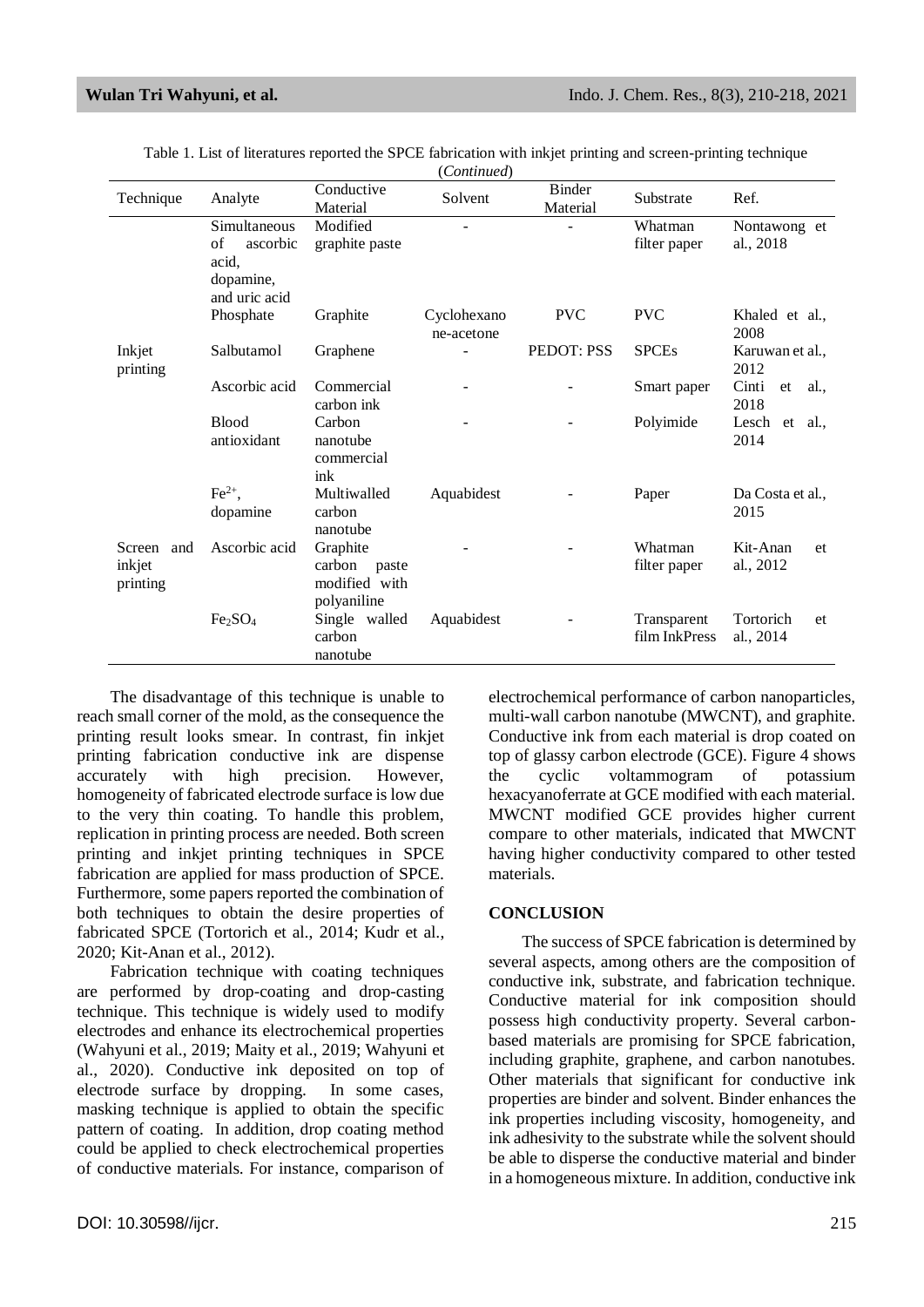properties should be suitable with the substrate and fabrication technique. Based on the literature review, the most widely used SPCE fabrication techniques are screen printing and inkjet printing. Both printing technologies are capable to produce electrodes that match the specifications for electrochemical measurement and sensing.

### **ACKNOWLEDGEMENT**

The authors would like to acknowledge The Ministry of Research and Technology, National Research and Innovation Agency of Republic Indonesia for the research funding in scheme Penelitian Dasar Unggulan Perguruan Tinggi with contract number 4035/IT3.L1/PN/2020, fiscal year 2020.

### **REFERENCES**

- Ali, S., Hassan, A., Hassan, G., Bae, J., and Lee, C. H., 2016. All-printed Humidity Sensor Based On Graphene/Methyl-Red Composite with High Sensitivity, *Carbon,* 105, 23–32.
- Bishop, G. W., Ahiadu, B. K., Smith, J. L., and Patterson, J. D., 2016. Use of Redox Probes for Characterization Of Layer-By-Layer Gold Nanoparticle-Modified Screen-Printed Carbon Electrodes, *J. Electrochem. Soc.,* 164(2), B23– B28.
- Borenstein, A., Hanna, O., Attias, R., Luski, S., Brousse, T., and Aurbach, D., 2017. Carbon-Based Composite Materials for Supercapacitor Electrodes: A Review, *J. Mater. Chem. A*, 5(25), 12653–12672.
- Cai, Y. , Yao, X., Piao, X., Zhang, Z., Nie, E., and Sun, Z., 2019. Inkjet Printing Of Particle-Free Silver Conductive Ink With Low Sintering Temperature on Flexible Substrates, *Chem. Phys. Lett.*, 136857.
- Chan, K. F., Lim, H. N., Shams, N., Jayabal, S., Pandikumar, A., and Huang, N. M., 2015. Fabrication of Graphene/Gold-Modified Screen Printed Electrode for Detection of Carcinoembryonic Antigen, *Mater. Sci. Eng. C*, 58, 666–674.
- Cinti, S. Colozza, N., Cacciotti, I., Moscone, D., Polomoshnov, M., Sowade, E., and Arduini, F., 2018. Electroanalysis Moves Towards Paper-Based Printed Electronics: Carbon Black Nanomodified Inkjet-Printed Sensor for Ascorbic Acid Detection As A Case Study*, Sens. Actuators B: Chem.,* 265, 155–160.
- Cummins, G., and Desmulliez, M. P. Y., 2012. Inkjet Printing of Conductive Materials: A Review, *Circuit World,* 38,(4), 193–213.
- Da Costa, T. H., Song, E., Tortorich, R. P., and Choi, J.-W., 2015. A Paper-Based Electrochemical Sensor Using Inkjet-Printed Carbon Nanotube Electrodes, *ECS J. Solid State Sci. Tech.*, 4(10), S3044–S3047.
- Derby, B., 2010. Inkjet Printing Of Functional And Structural Materials: Fluid Property Requirements, Feature Stability, and Resolution, *Ann. Rev. Mater. Res.,* 40(1), 395–414.
- Du, C. X., Han, L., Dong, S. L., Li, L. H., and Wei, Y., 2016. A Novel Procedure For Fabricating Flexible Screen Printed Electrode with Improved Electrochemical Performance, *Mater. Sci. Eng. C,* 1(137), 132–139.
- Duekhuntod, W., Karuwan, C., Tuantranont, A., Nacapricha, D., and Teerasong, S., 2019. A Screen Printed Graphene Based Electrochemical Sensor for Single Drop Analysis of Hydroquinone in Cosmetic Products, *Int. J. Electrochem. Sci,* 14, 7631–7642.
- Elinda, T., Wahyuni, W. T., and Rohaeti, E., 2019. Deteksi Simultan Kuarsetin Dan Rutin Menggunakan Screen-Printed Carbon Electrode Termodifikasi Grafena, *J. Kimia Valensi*, 5(1), 97–107.
- Kadara, R. O., Jenkinson, N., and Banks, C. E., 2009. Characterization and Fabrication of Disposable Screen Printed Microelectrodes, *Electrochem. Commun.,* 11(7), 1377–1380.
- Karuwan, C., Wisitsoraat, A., Phokharatkul, D., Sriprachuabwong, C., Lomas, T., Nacapricha, D., and Tuantranont, A., 2013. A Disposable Screen Printed Graphene–Carbon Paste Electrode And Its Application in Electrochemical Sensing, *RSC Adv.*, 3(48), 25792.
- Karuwan, C., Sriprachuabwong, C., Wisitsoraat, A., Phokharatkul, D., Sritongkham, P., and Tuantranont, A., 2012. Inkjet-Printed Graphene-Poly  $(3,4$ -ethylene dioxythiophene): Poly(styrene-sulfonate) Modified On Screen Printed Carbon Electrode for Electrochemical Sensing of Salbutamol, *Sens. Actuators B: Chem.*, 161(1), 549–555.
- Khaled, E., Hassan, H. N. A., Girgis, A., and Metelka, R., 2008. Construction of Novel Simple Phosphate Screen-Printed and Carbon Paste Ion-Selective Electrodes*, Talanta,* 77(2), 737–743.
- Khaled, E., Hassan, H. N. A., Habib, I. H. I., and Metelka, R., 2010. Chitosan Modified Screen-Printed Carbon Electrode for Sensitive Analysis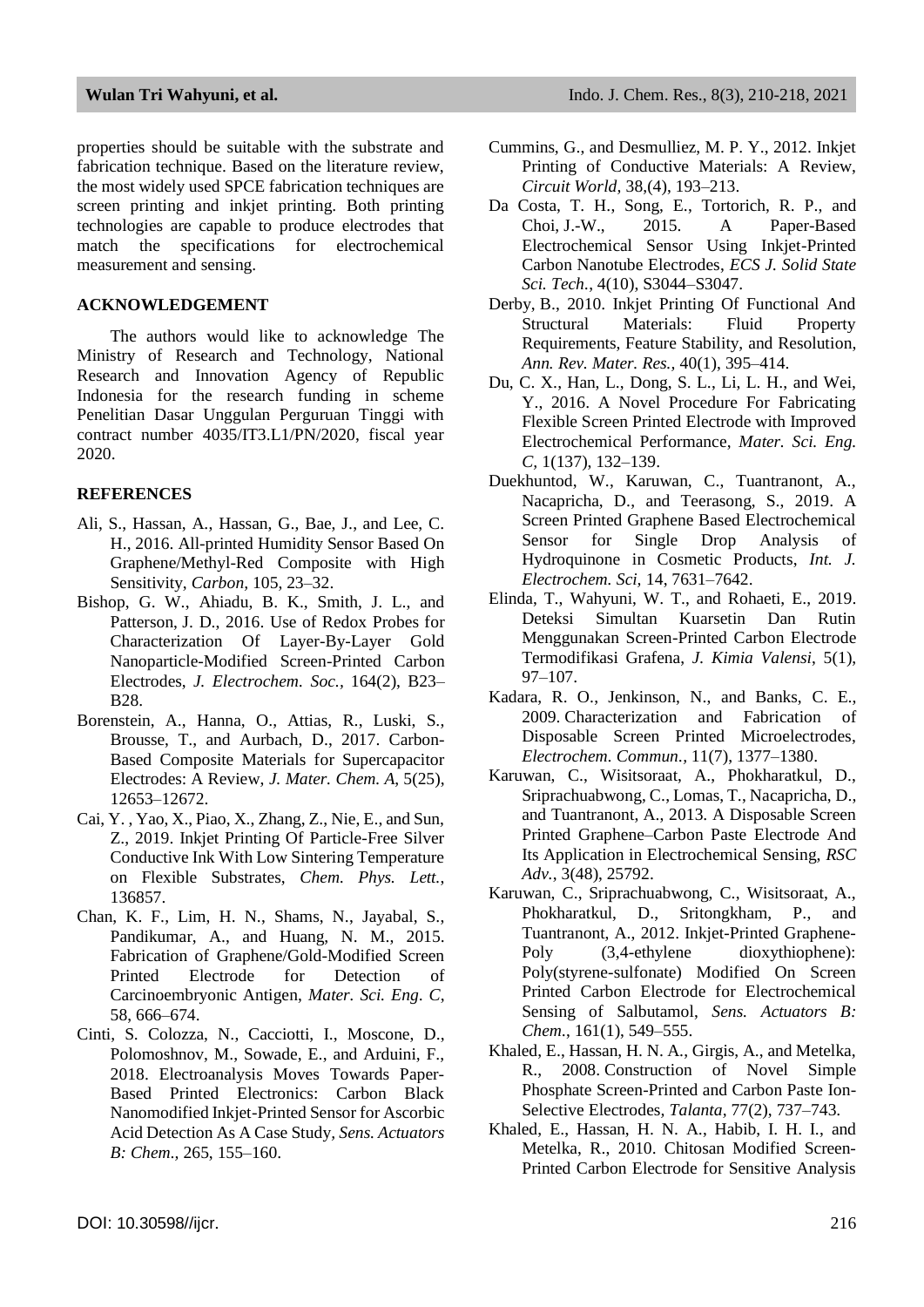Of Heavy Metals, *Int. J. Electrochem. Sci,* 5, 158  $-167.$ 

- Kit-Anan, W., Olarnwanich, A., Sriprachuabwong, C., Karuwan, C., Tuantranont, A., Wisitsoraat, A., and Pimpin, A., 2012. Disposable Paper-Based Electrochemical Sensor Utilizing Inkjet-Printed Polyaniline Modified Screen-Printed Carbon Electrode for Ascorbic Acid Detection, *J. Electroanal. Chem.,* 685, 72–78.
- Kochmann, S., Hirsch, T., and Wolfbeis, O. S., 2012. Graphenes In Chemical Sensors and Biosensors, *Trends Anal. Chem.*, 39, 87–113.
- Kudr, J., Zhao, L., Nguyen, E. P., Arola, H., Nevanen, T. K., Adam, V., and Merkoçi, A., 2020. Inkjet-Printed Electrochemically Reduced Graphene Oxide Microelectrode as A Platform for Ht-2 Mycotoxin Immunoenzymatic Biosensing, *Biosens. Bioelectron., 15*9, 112109.
- Latupeirissa, J., Tanasale, M. F. J. D. P., Dade, K., 2017. Karakterisasi Karbon Dari Tempurung Kemiri (Aleurites Moluccana) Dengan Alat XRD, *Indo. J. Chem. Res*., 3, 326-330.
- Lesch, A., Cortés-Salazar, F., Prudent, M., Delobel, J., Rastgar, S., Lion, N., and Girault, H. H., 2014. Large Scale Inkjet-Printing of Carbon Nanotubes Electrodes for Antioxidant Assays In Blood Bags, *J. Electroanal. Chem.,* 717–718, 61– 68.
- Liu, Y., Dong, X., and Chen, P., 2012. Biological And Chemical Sensors Based on Grapheme Materials, *Chem. Soc. Rev.*, 41, 283307.
- Maity, D., Minitha, C. R., and Kumar, R. T. R., 2019. Glucose Oxidase Immobilized Amine Terminated Multiwall Carbon Nanotubes /Reduced Graphene Oxide/Polyaniline/Gold Nanoparticles Modified Screen-Printed Carbon Electrode For Highly Sensitive Amperometric Glucose Detection, *Mater. Sci. Eng. : C,* 110075.
- Metters, J. P., Kadara, R. O., and Banks, C. E., 2011. New Directions In Screen Printed Electroanalytical Sensors: an Overview Of Recent Developments*, The Analyst,* 136(6), 1067–1076.
- Metters, J. P., Mingot, M. G., Iniesta, J., Kadara, R. O., and Banks, C. E., 2013. The Fabrication Of Novel Screen Printed Singled-Walled Carbon Nanotube Electrodes: Electroanalytical Applications, *Sens. Actuators B,* 177, 1043– 1052.
- Miserere, S., Ledru, S., Ruillé, N., Griveau, S., Boujtita, M., and Bedioui, F., 2006. Biocompatible Carbon-Based Screen-Printed Electrodes for The Electrochemical

Detection of Nitric Oxide, *Electrochem. Communications,* 8(2), 238–244.

- Moya, A., Gabriel, G., Villa, R., and del Campo, F. J., 2017. Inkjet-printed Electrochemical Sensors, *Curr. Opin. Electrochem.,* 3(1), 29–39.
- Nontawong, N., Amatatongchai, M., Wuepchaiyaphum, W., Chairam, S., Pimmongkol, S., Panich, S., Tamuang, S., and Jarujamrus, P., 2018. Fabrication of A Three-Dimensional Electrochemical Paper-Based Device (3d-Epad) for Individual and Simultaneous Detection of Ascorbic Acid, Dopamine and Uric Acid, *Int. J. Electrochem. Sci.*, 6940–6957.
- Noyrod, P., Chailapakul, O., Wonsawat, W., and Chuanuwatanakul, S., 2014. The Simultaneous Determination Of Isoproturon and Carbendazim Pesticides by Single Drop Analysis Using A Graphene-Based Electrochemical Sensor, *J. Electroanal. Chem.*, 719, 54–59.
- Petroni, J. M., Lucca, B. G., and Ferreira, V. S., 2017. Simple Approach For The Fabrication of Screen-Printed Carbon-Based Electrode for Amperometric Detection on Microchip Electrophoresis, *Anal. Chim. Acta.*, 954, 88–96.
- Promphet, N., Rattanarat, P., Rangkupan, R., Chailapakul, O., and Rodthongkum, N., 2015. An Electrochemical Sensor Based on Graphene/Polyaniline/ Polystyrene Nanoporous Fibers Modified Electrode for Simultaneous Determination Of Lead And Cadmium, *Sens. Actuators B: Chem.,* 207, 526–534.
- Randviir, E. P., Brownson, D. A. C., Metters, J. P., Kadara, R. O., and Banks, C. E., 2015. The Fabrication, Characterisation and Electrochemical Investigation of Screen-Printed Graphene Electrodes, *Phys. Chem. Chem. Phys.,*  16, 4598–4611.
- Rosati, G., Ravarotto, M., Sanavia, M., Scaramuzza, M., Toni, A. D., and Paccagnella, A., 2019. Inkjet Sensors Produced by Consumer Printers with Smartphone Imppedance Readout, *Sens. Bio-Sensing Res.,* 26, 100308*.*
- Sekewael, S., Latupeirissa, J., and Johannes, R., 2015. Adsorption of Cd Metal Using Active Carbon from Cacao Shell (*Theobroma cacao*). *Indo. J. Chem. Res*., 2, 197-204.
- Setti, L., Fraleoni-Morgera, A., Ballarin, B., Filippini, A., Frascaro, D., and Piana, C., 2005. An Amperometric Glucose Biosensor Prototype Fabricated by Thermal Inkjet Printing, *Biosens. Bioelectron.,* 20(10), 2019–2026.